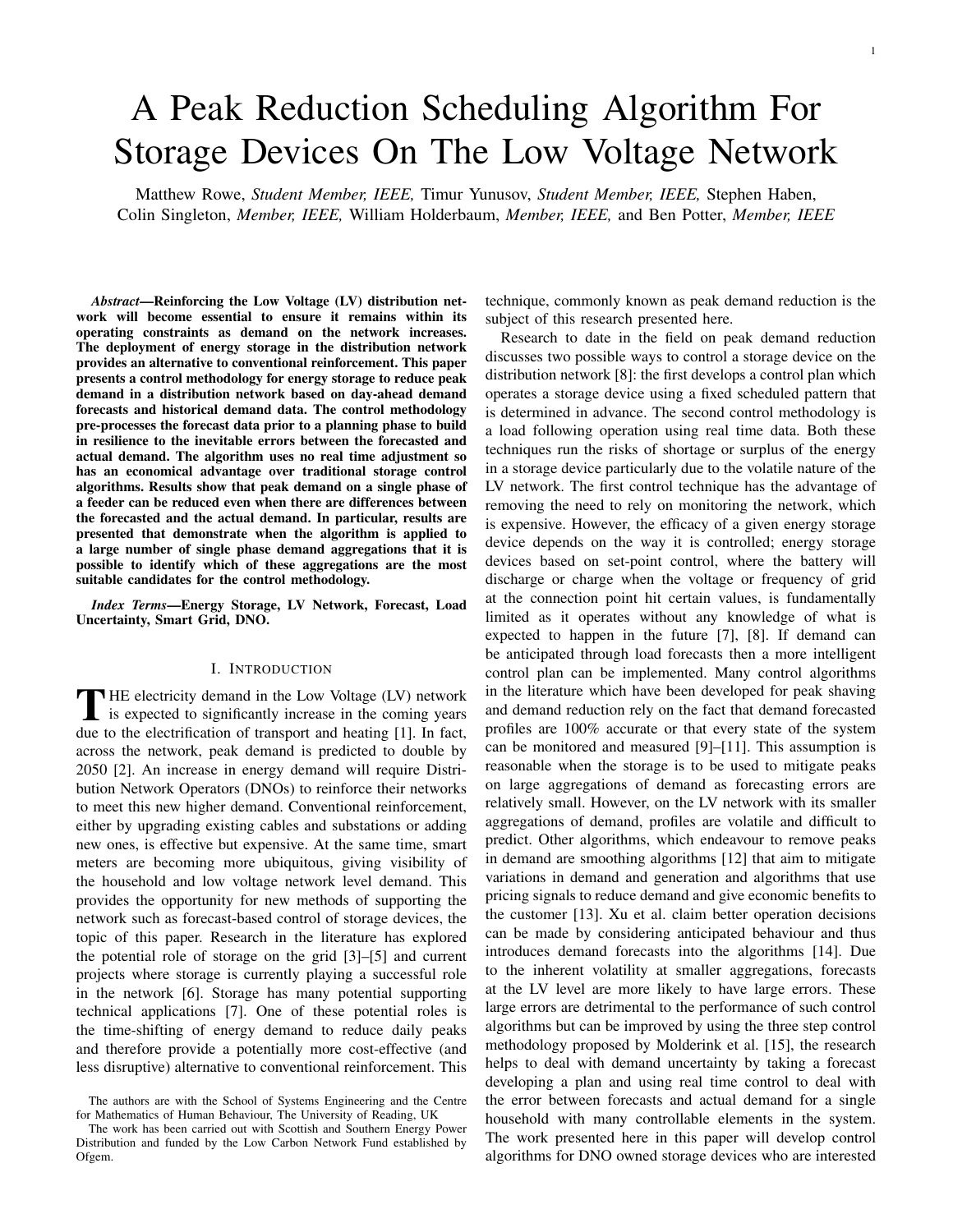in getting the best possible demand reduction from a storage device to reduce losses on a network and reduce the strain on the LV network [16]. Only several papers in the literature focus on the area of controlling a storage device for demand reduction from a network operators view point [17]–[19] and specifically on the LV network [20]. Dinghuan et al. discuss how control algorithms must differ dependant of the location of the storage device on the network [12]. Research has shown that as the price of storage drops, LV connected storage projects with specific applications become cost effective such as community energy storage projects [21] supporting the LV network [22] and mitigating reverse power flows due to PV, peak shifting and voltage support [23].

In this work forecasts and historical demand data are combined at the household level together with an extended three step control methodology to enable peak demand reduction on the LV network. The charging and discharging of the storage device is planned using day ahead forecasts and historical demand data is used to pre-process the algorithm to cope with uncertainty in the forecasts. Real-time adjustments are not considered in this work. In contrast to other work perfect knowledge of future energy demand is not assumed, the work does not rely on accurate and complete real time measurement data and the storage is operated from the viewpoint of a Distribution Network Operator (DNO). Real-time control relies on a communications infrastructure being deployed and maintained. The time and costs required for the communications infrastructure can be reduced if an off-line, planningbased control approach can be shown to provide sufficient network benefits, and sufficient consistency and robustness. Investigating the potential of off-line control approaches is the purpose of this paper. Furthermore, the approach has been developed in close collaboration with Scottish and Southern Energy Power Distribution, the Distribution Network Operator division of SSE in the UK, as part of The New Thames Valley Vision (NTVV) project which is an Ofgem funded Low Carbon Network Fund (LCNF) project, in order to aid DNOs in coping with the increased demand in a future low carbon UK. The project will be deploying twenty-three LV connected storage devices [24]. The Smart Meter data used to generate the forecasts used in this paper have been supplied by the Commission for Energy Regulation in Ireland and are openly available on-line [25]. The forecasts themselves have been generated, and aggregated, to be representative of one phase of one feeder - a likely location for an energy storage device in the distribution network, the aggregations have been chosen to best fit actual substation demand data in order to generate realistic demand profiles, the substation data has been supplied by Scottish and Southern Energy Power Distribution (SSEPD).

This paper has the following structure: Section II describes the novel architecture, Section III presents an example of the control methodology presented on a single demand aggregation, Section IV will show the result of running the algorithm on 500 demand aggregations and the final section, Section V, will discuss and conclude the research.

#### II. METHODOLOGY

This work adopts the three stage methodology presented by Molderink et al. which uses the predicted demand and develops a schedule for the storage device and controllable loads and uses this schedule in the real time control [15], [26]. The architecture of the proposed control scheme in this work is shown in Figure 1. However this paper does not consider real time control and hence develops an unchangeable plan for the storage device for the day based on day-ahead forecasts and historical demand data. Section II. A. describes how the forecasts and error bars are produced. The aggregated forecast data (48 half hourly samples per day) are passed to a pre-processing algorithm that in effect filters the forecast to provide an input for the planning stage that will both reduce peak demand and also will avoid causing system violations due to the difference between the forecast and the actual demand. The purpose of this paper is investigate the full potential of off-line, planning-based control of energy storage without real-time control. As previously discussed, the more than can be achieved with off-line control means less investment in infrastructure for real-time control. Therefore, this paper builds upon the off-line, planning-based, elements of the three-stage methodology found in the literature and so does not include the final step that uses real-time data to update the plan. Due to the volatility of the LV network this makes the problem presented in this paper challenging. There are benefits to a DNO for removing this final step which relies on real time data. For example there are significant economic advantages including negating the cost of the monitoring hardware itself and maintaining this hardware and also removing the need to rely on a communication infrastructure to use this data. There are also significant benefits with regards to the speed of deployment.



Fig. 1. The architecture of the proposed three step off-line and on line storage control system.

The pre-processing stage, presented in Section II. B, creates a filter  $L_{Filter}$  that operates on the forecast to provide an input for the planning algorithm based on previous statistical data and the forecast; the filter is a function of the forecasts and associated error bounds and is not fixed for each plan. There are many parameters which must be selected to develop the filter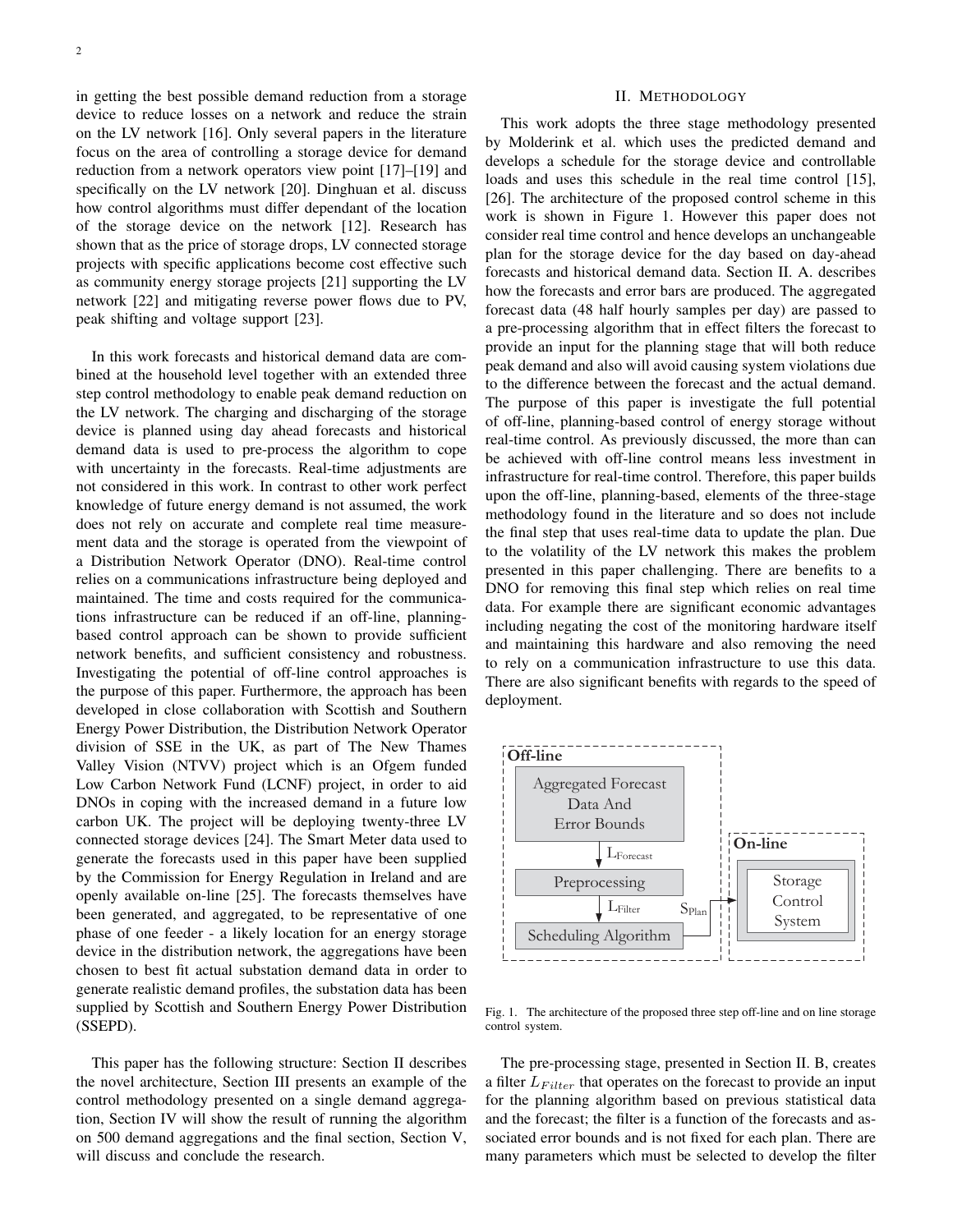such as the number of peaks in a forecast and the width and the height of how a forecast peak must vary. These parameters, and how to select them are explained in the following section. The scheduling algorithm, presented in Section II. C, takes the output of the pre-processing filter  $L_{Filter}$  and develops a plan for the storage device for the day  $Sp_{lan}$ . An iterative algorithm has been developed that ensures the storage device is used for the shortest possible time. The planning algorithm contains a model of the battery including constraints such as charge, discharge rate, minimum and maximum storage capacity and the storage device's efficiency. By storing energy in the storage device for the shortest possible time will help to avoid the battery wasted energy through storage leakage and frees up the battery for other storage roles such as voltage support and frequency regulation. This also enables a reduction in the size of the battery and as energy storage is expensive is desirable to get the most out of a given storage units capacity. The storage plan  $Sp_{lan}$  is passed to the storage device at the start of a day, shown in the on-line section in Figure 1. The control system then ensures that the device follows the plan by regulating the State Of Charge (SOC) of the storage device. This control system does not use any additional system measurements and deploys the developed plan. If real time data was available  $Sp<sub>lan</sub>$  could be updated on-line.

#### *A. Aggregated Forecasts and Error Bars*

At the household level or LV level energy usage is considerably more volatile than at the Medium Voltage (MV) or High Voltage levels (HV) where large aggregations of customers have smoothed out the daily energy profiles. Hence LV level demand is much more difficult to predict. A large number of forecast methodologies have been developed for application on the MV to HV level demand [27] , [28] but many are not suitable for purposes of this work since they have not been designed to deal with volatile, noisy and irregular LV level usage [29]. Forecasts at the household level have begun to emerge in more recent times as smart meter data becomes more available however such methods remain relatively unsophisticated [30] [31]. Peak usage is likely to differ by a few half hours earlier or later in a normal household due to natural irregularities in behaviour and therefore any forecast to be used for the planning stage of the storage device must allow for these changes [29]. With these points in mind this paper has chosen an innovative simple forecast methodology which assumes week to week regularity but allows for small adjustments in the behaviour. In this paper the forecasting approach previously developed and published by the authors is outlined below, but more details are available in [29]. In the forecast it is assumed that the data is at a half hourly resolution but the method applies to other resolutions. An initial baseline profile  $\mathbf{F}^{(1)}$  is produced for the  $d^{\text{th}}$  day of the week. Each half hour in this profile is a median of the previous  $N$  profiles of the  $d<sup>th</sup>$  day of the week at the same half hour. Let  $F<sup>(i)</sup>$ be the baseline profile for the  $i<sup>th</sup>$  iteration of the algorithm and  $\mathbf{G}^{(i)}$  be the profile for the  $d^{\text{th}}$  day from i weeks prior to the forecasted. The restricted permutation of the current historical profile,  $\hat{G}^{(i)}$ , is then found which minimise the 4norm distance between  $F^{(i)}$  and  $G^{(i)}$ . A restricted permutation is one which allows the permutation of each of the points in the historical profile by a fixed number of half hours either side of its original placement. In this case it is allowed a permutation of 3 data points (or half hours) either side. The baseline is updated as an average of the initial baseline and all the current permuted baselines:

$$
\mathbf{F}^{(i+1)} = \frac{1}{i+1} \sum_{j=1}^{i} (\mathbf{F}^{(1)} + \hat{\mathbf{G}}^{(j)})
$$
(1)

The forecast is then defined to be the final baseline  $\mathbf{F}^{(N+1)}$ . As well as being inexpensive to calculate, the advantage of this algorithm is the preservation of strong regular peaks, which may change in time by a few half hours from week to week and therefore captures regular but different timed behaviour more effectively than a simple average over the  $N$  historical profiles. No location data exists with the household usage data from the Irish smart meter data, hence for the forecasts used in this work it is not possible to consider the effect of weather variables on the energy usage. The average weather data over the whole of Ireland was not considered since the variation across the country may lead to more inaccurate forecasts for some households. For the confidence intervals on the forecasts for each half hour, the lower and upper quartiles of the historical data of that half hour as a lower and upper bound respectively is used. Hence 50% of the historical data is within these bounds. In future work more sophisticated forecast methodologies and confidence interval estimation will be developed which also take into account external attributes such as temperature and humidity. These individual forecasts form the aggregations discussed in the following sections.

#### *B. Pre-processing*

The preprocessing algorithm aims to increase the certainty that the storage device, when run with no real time data, is still able to substantially reduce the peaks even when inevitable deviations appear between forecasts and actuals. The algorithm seeks to find a filter  $(L_{Filter})$  using the forecast and historical demand data, that will widen the peaks and increase their height following a set of rules, this increases the robustness of the plan in coping with uncertainty in the forecasts. Figure 2 shows the 3 stages of the pre-processing algorithm, the forecast is increased in magnitude, width and in the final step smoothed. Figure 3 shows an example of a forecasted peak with the information that is required in the preprocessing stage to develop a filter. There are three stages to the filtering process, as shown in Figure 2 and the algorithms are presented, these stages are represented as  $F_{R1}$ ,  $F_{R2}$  and  $F_{R3}$ , for stages 1 2 and 3 respectively, the final output  $F_{R3} = L_{Filter}$ . Each consecutive stage uses the previous stages output as that stages input. The algorithm for finding  $F_{R1}$ ,  $F_{R2}$  and  $F_{R3}$  can be found in, Section II. B. 1, Section II. B. 2 and Section II. B. 3 respectively.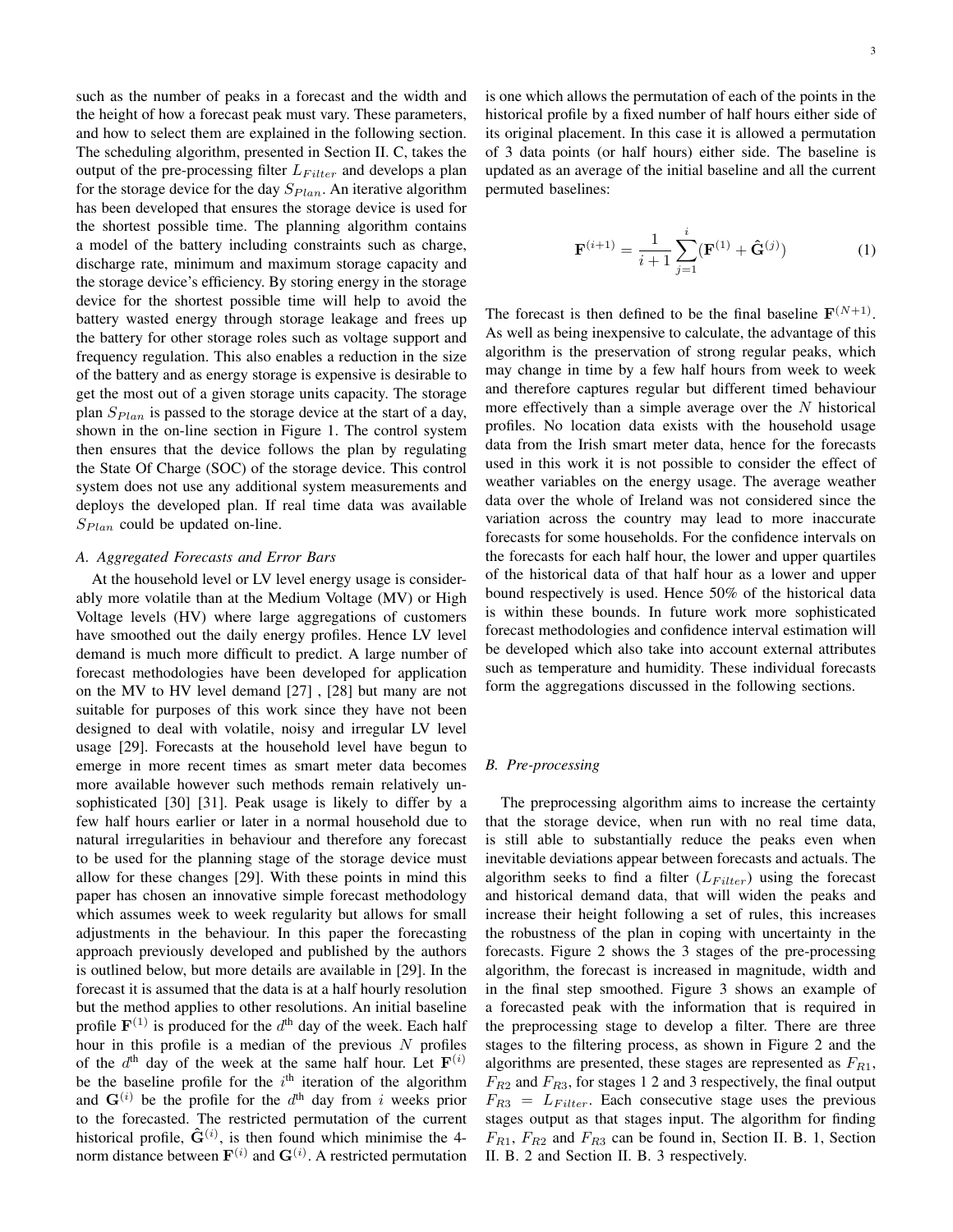

Fig. 2. Diagram showing the 3 stages of the pre-processing algorithm, the forecast  $F$  is varied in magnitude, width and smoothed to form  $L_{Filter}$ 

| Variables                   | Parameters                                |
|-----------------------------|-------------------------------------------|
| $F =$ Forecast Vector       | $W_{Peak}^+$ = Width of new peaks (Late)  |
| $M_P =$ Mid Point Vector    | $W_{Peak}^-$ = Width of new peaks (Early) |
| $U_b$ = Upper Bound Vector  | $N_{Peak}$ = Number of Peaks              |
| $Lb$ = Lower Bound Vector   | $A_{Peak}$ = Amount to increase peak by   |
| $F(k)$ = Forecast at time k | $N_O$ = Order of the filter in $F_{B3}$   |
|                             |                                           |

TABLE I TABLE SHOWING PARAMETERS AND VARIABLES USED IN FILTERING ALGORITHM

The input to the Pre-processing algorithm (shown in Figure 3) is the forecast F and the output (after stage 3)  $F_{R3}$  is set equal to  $L_{Filter}$ . The pre-processing stage creates a filter  $L_{Filter}$  that adapts the forecast to provide an input for the planning algorithm based on previous statistical data and the forecast. Figure 3 shows an example of the peak being widened and increased in magnitude, after stage  $2(F_{R2})$ . The filter peak can be increased in height by  $A_{Peak}$  and width by  $W^+_{Peak}$  and  $W_{Peak}^-$ . The parameters in Table 1 are found using a parameter selection process introduced in Section.II.D.



Fig. 3. Diagram shows the filter after stage 2 where the forecast has been changed in magnitude and width, the parameters are shown in table 1

*1) Increase Peak Height, Find F<sub>R1</sub>:* Stage 1 finds a filter  $F_{R1}$  which adjusts the forecasted selected peaks based on where a value lies within the error bounds.  $M_{Point}$  is the midpoint between the boundaries shown in Equation (2). There are two conditions shown in Equation  $(3)$ , N is the number of samples used to form the forecast where  $k = 1, ..., N$ . The forecast height is increased to mitigate the potential error in magnitude that may occur between the forecast and the actual. Setting the incorrect value for  $A_{Peak}$  will waste storage capacity or risk not reducing the peak to the greatest potential of the storage device.

$$
M_{P}(k) = \frac{U_{b}(k) - L_{b}(k)}{2}
$$
(2)  

$$
F_{R1}(k) = \begin{cases} \left[ \left( 1 - \frac{U_{b}(k) - F(k)}{U_{b}(k) - M_{P}(k)} \right) A_{Peak} \right] F(k), \\ \text{if } F(k) - M_{P}(k) > M_{P}(k) \\ \left[ \left( 1 - \frac{M_{P}(k) - F(k)}{M_{P}(k) - L_{b}(k)} \right) A_{Peak} \right] F(k), \\ \text{if } F(k) - M_{P}(k) \le M_{P}(k) \end{cases}
$$
(3)

The farther the forecast is from the upper or lower bound the more effect  $A_{Peak}$  has on the filter. If  $F(k)$  is far from a bound then  $A_{Peak}$  will have a large effect as it is likely this forecast is not representative of historical data and the storage device needs to be aware the peak is less likely to appear as forecasted.

*2) Increase Peak Width, Find F<sub>R2</sub>:* Stage 2 finds a filter  $F_{R2}$  using  $F_{R1}$  that increases the width of peaks so that if the forecasted value is early or late the storage is still able to minimise the peak. As previously discussed the forecasting methodology used a restricted permutation which allows the permutation of each of the points in the historical profile by a fixed number of half hours either side of its original placement. Ensuring the width of the peaks are increased less than that of the window used in the restricted permutation in the forecasting methodology, will decrease the likelihood of the storage device charging on an early peak. The filter widens the peak by  $W^+_{Peak}$  and  $W^-_{Peak}$  as shown in Figure 2. The algorithm is shown below and iterates  $N_{Peak}$  times until the filter  $F_{R2}$  contains all widened peaks. Section II.D, the parameter selection algorithm, explains how  $N_k$ ,  $W_{Peak}^+$  and  $W_{Peak}^-$  are found, the pseudo code for finding  $F_{R2}$  is presented in algorithm 1. The function on line 5, WidenPeakLate, takes the peak in  $F_{R1}$  ( $\mathcal{P}_{Max}$ ) and widens the peak by  $W_{Peak}^+$ . The final function RemovePeak removes peak  $\mathcal{P}_{Max}$  from the previous filter  $F_{R1}$  so the next iterations of the algorithm acts on the next peak.

| <b>Algorithm 1</b> Finding $F_{R2}$ |                                                                                       |  |
|-------------------------------------|---------------------------------------------------------------------------------------|--|
|                                     | 1: Initialise: $F_{R1}$ , $W_{Peak}^+$ , $W_{Peak}^-$ , $N_{Peak}$                    |  |
|                                     | 2: $F_{B2} \leftarrow F_{B1}$                                                         |  |
|                                     | 3: while $N_{Peak} > 0$ do                                                            |  |
|                                     | 4: $\mathcal{P}_{Max} = max(F_{R1});$                                                 |  |
|                                     | 5: $F_{R2} \leftarrow \text{WidenPeakDate}(\mathcal{P}_{Max}, F_{R1}, W_{P_{eak}}^+)$ |  |
|                                     | 6: $F_{R2} \leftarrow \text{WidenPeakEarly}(\mathcal{P}_{Max}, F_{R1}, W_{Peak}^{-})$ |  |
|                                     | 7: $F_{R2} \leftarrow$ RemovePeak( $\mathcal{P}_{Max}, F_{R1}$ )                      |  |
|                                     | 8: $N_{Peak} \leftarrow N_{Peak} - 1$                                                 |  |
|                                     | $9:$ end while                                                                        |  |
|                                     | 2) Smooth $F =$ $\lim_{\epsilon \to 0}$ $F =$ The final stage convolves filter        |  |

*3)* Smooth  $F_{R2}$ , Find  $F_{R3}$ : The final stage convolves filter  $G(N_O)$ , Equation (4), with  $F_{R2}$ , therefore  $F_{R3} = G(N_O) *$  $F_{R2}$ .  $Z(k)$  in filter  $G(N<sub>O</sub>)$  contains the coefficients of the filter, where  $N_O$  is the order of the filter [32]. The algorithm uses a polynomial least squares regression of order initial size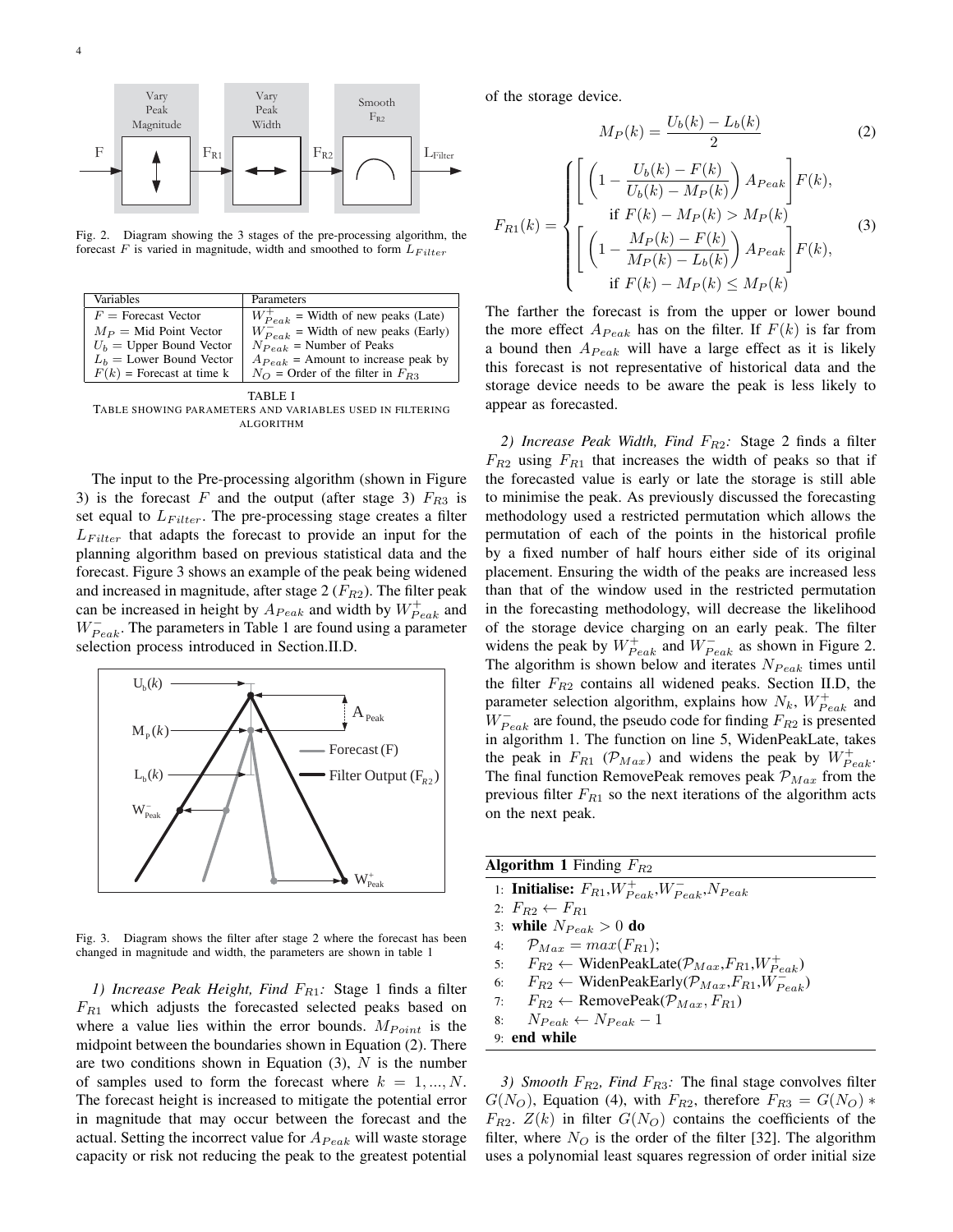

Fig. 4. Diagram graphically showing 4 iterations of the scheduling algorithm, at each iteration the required Set-point is shown and the energy required to charge and discharge to get the profile to reach this set-point is presented. The bottom plots show the required charge and discharge rates of a charge device to achieve the desired reduction

*n* to find the filter coefficients  $Z(k)$  where  $x = \{1, ..., N_O\}$ , finally  $L_{Filter} = F_{R3}$ .

$$
G(N_O) = \sum_{k=1}^{N_O+1} Z(k)x^k
$$
 (4)

## *C. Scheduling algorithm*

The scheduling algorithm takes the output of the filter from the preprocessing algorithm, discussed in the previous section, of  $k$  samples and finds the optimal storage plan for the day that reduces the peak demand to the smallest value using a given finite sized storage device. The following parameters are used throughout the algorithm.

| $\dot{i}$                                     | Iteration number                               |
|-----------------------------------------------|------------------------------------------------|
| $\epsilon$                                    | Error Tolerance                                |
| M                                             | Maximum Number of iterations                   |
| N                                             | Number of Samples                              |
| $\begin{array}{c} S_i^P \\ P_i^k \end{array}$ | Set-Point during iteration $i$                 |
|                                               | Peak Number during iteration $i$ at sample $k$ |
| $C_{max}$                                     | Maximum Charge Rate                            |
| $D_{max}$                                     | Maximum Discharge Rate                         |
| $SOC_{max}$                                   | Maximum State Of Charge (SOC)                  |
| $E_{max}$                                     | Max Vector, where $i^{th}$ component           |
|                                               | is max value at $i^{th}$ iteration             |

The algorithms objective is to find the smallest maximum demand for a given aggregation, using a specific predefined storage device given:

$$
K = \{1, ..., N\}
$$
  

$$
F_i = (a_i(1), ..., a_i(N)) \in \mathbb{R}^{1 \times N}, \forall i \in \{1, ..., M\}
$$

Where  $F_i$  is the energy profile at iteration i, of length N samples. The profile has evenly spaced intervals of  $\delta k$ , where  $a_i(k)$  energy is used in sample k of iteration i of the Scheduling Algorithm Iteration (SAI). The complete algorithm is presented below,  $F_1$  is initialised to  $L_{Filter}$ .

| <b>Algorithm 2</b> Complete Scheduling Algorithm                            |  |  |
|-----------------------------------------------------------------------------|--|--|
| 1: Initialise: $C_{Max}$ , $D_{Max}$ , $SOC_{Max}$ , $\epsilon$             |  |  |
| 2: $F_1 = L_{filter}, E_{max}(1) = \max_{k \in K} a_1(k)$                   |  |  |
| 3: for $i = 2, , M$ do                                                      |  |  |
| 4: $F_i \leftarrow \text{SAI}(F_{i-1}, C_{Max}, D_{Max}, SOC_{Max}, S_i^P)$ |  |  |
| 5: $E_{max}(i) = \max_{k \in K} a_i(k);$                                    |  |  |
| 6: <b>if</b> $( E_{max}(i) - E_{max}(i-1)  < \epsilon)$                     |  |  |
| exit<br>7:                                                                  |  |  |
| end if<br>8:                                                                |  |  |
| $9:$ end for                                                                |  |  |

The algorithm will run for M iterations or until the difference between the current iteration and previous iteration is less than the error tolerance  $\epsilon$ . The function SAI is one iteration of the scheduling algorithm explained below and is subject to constraints on the storage device: maximum charge rate  $C_{Max}$ , maximum discharge rate  $D_{Max}$  and maximum SOC  $SOC_{Max}$ . At each iteration i the algorithm attempts to minimise the peak to the set-point  $S_i^P$  which, is set at the size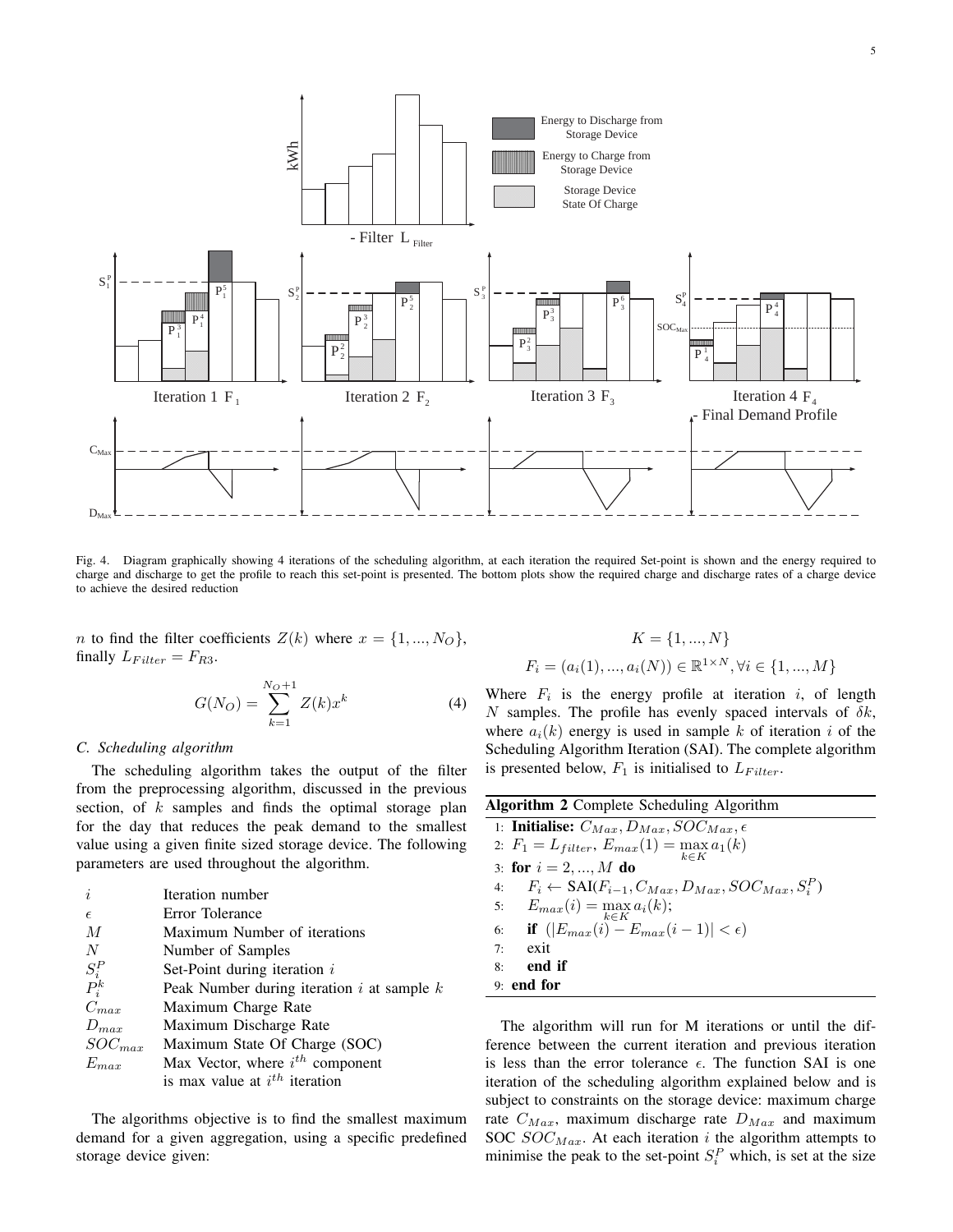of the second largest peak in the demand profile during the current iteration. The optimal storage plan will store energy in a storage device for the shortest possible time. In order that the available storage space is then available for other storage roles to support the network, such as voltage support or frequency regulation, keeping the size of the battery down and not wasting the limited storage capacity available. By storing energy in the storage device for the shortest possible time, it will help to avoid the battery wasting energy through storage leakage. This also enables a reduction in the size of the battery and as energy storage is expensive is desirable to get the most out of a given storage units capacity. It is also expected traditional peak and off peak times are likely to be less common as low carbon devices, such as electric vehicles with overnight charging and heat pumps change the demand behaviour on this part of the volatile LV network, meaning the algorithm will be resilient to expected changes in future demand behaviour, by not relying on a specific temporal demand restriction. The algorithm achieves being able to store energy for the shortest possible time by back filling the demand profile and only storing energy in the storage device during consecutive samples before the peak. An example is shown in Figure 4. The function SAI in algorithm 2 line 4 will run one iteration  $(i)$  of the scheduling algorithm and output the resultant energy profile after the iteration. In Figure 4 at iteration 1 the algorithm attempts to distribute the energy above  $S_1^P$  at  $P_1^5$  across  $P_1^4$ . At the previous peak  $(P_1^4)$ , the maximum charge rate restricts the amount of energy that can be supplied by the storage device so the remaining energy is charged at  $P_1^3$ . The resultant power flow in and out of the storage device to reduce this peak to the set-point and the storage SOC is shown. The example takes 4 iterations to converge as to reduce the demand to  $S_4^P$  in iteration 4 would require violating the  $SOC_{Max}$  constraint to reduce the profile to the set-point. The final result shows the demand has been reduced to  $S_3^P$ . When the demand cannot be reduced to the setpoint but the storage device constraints have not been violated, the algorithm iteratively reduces the set-point of that iteration until it can be achieved. The algorithm assumes the storage device is 100% efficient. The storage device profile in the final result is  $S_{Plan}$  and is deployed to the storage device and will remain unchanged.

# *D. Parameter Selection*

During the results section it will be discussed that selecting parameters based on an aggregations historical demand data has shown to successfully generate a set of parameters to use to control the storage device. The filter is a function of parameters  $W_{Peak}^+$ ,  $W_{Peak}^-$ ,  $N_{Peak}$ ,  $A_{Peak}$  and  $N_Q$ . It is assumed that  $W_{Peak}^{+} = W_{Peak}^{-}$  so the peaks can only be widen the same amount on each side and the order of the polynomial filter  $(N<sub>O</sub>)$  is set to six. This has been shown to be the smallest polynomial degree to give the best fit given the volatile demand data found on a single phase of a Low Voltage network. On multiple runs of the algorithm and varying the parameters in a predefined set it is possible to find the set of parameters which achieves the best demand reduction on average across all historical data. This is carried out independently of the final set of data used to test the parameters selected in the off line architecture. Algorithm 3 shows the parameter selection process. The following variables need to be initialised  $W_{Peak}^{Max}$ is the maximum amount the width of the peak is to be increased by,  $N_{Peak}^{Max}$  is the maximum number of peaks to be used,  $A_{Peak}^{Max}$  is the the maximum magnitude the peak can be increased by,  $N_O^{Max}$  is the order of the polynomial applied in step 3 of the pre-processing algorithm and  $D^{Max}$ is the maximum number of days of historic data to be used to generate the parameter set respectively. Placing an upper limit on the parameters means the algorithm can iterate through all possible parameter combinations. Therefore, to maximise the search space, the parameters can be initialised to their maximum values.  $F_d$  contains the demand profile for day d. The GetParameter function on line 16 then returns the set of parameters which occurs most frequently to gain the greatest demand reduction throughout the historic data. These parameters are then used to regenerate  $L_{Filter}$  to find the storage plan to be deployed the following day.

| <b>Algorithm 3</b> Parameter Selection                                              |  |  |
|-------------------------------------------------------------------------------------|--|--|
| 1: Initialise: $W_{Peak}^{Max}, N_{Peak}^{Max}, A_{Peak}^{Max}, N_O^{Max}, D^{Max}$ |  |  |
| 2: for $d = 1, , D^{Max}$ do                                                        |  |  |
| $N_Q = N_Q^{Max}, i = 1$<br>3:                                                      |  |  |
| for $W_{Peak}^{+} = 1, , W_{Peak}^{Max}$ do<br>4:                                   |  |  |
| $W_{Peak}^- \leftarrow W_{Peak}^+$<br>5:                                            |  |  |
| for $N_{Peak} = 1, , N_{Peak}^{Max}$ do<br>6:                                       |  |  |
| <b>for</b> $A_{Peak} = 1, , A_{Peak}^{Max}$ <b>do</b><br>7:                         |  |  |
| $L_{filter} \leftarrow \text{GetFilter}(A_{Peak}, N_{Peak},$<br>8:                  |  |  |
| $W^+_{\scriptscriptstyle{Peak}}, W^-_{\scriptscriptstyle{Peak}}, N_O, F_d)$         |  |  |
| $D_R^D(i) \leftarrow$ SchedulingAlgorithm( $L_{filter}$ )<br>9:                     |  |  |
| $i=i+1$<br>10:                                                                      |  |  |
| end for<br>11:                                                                      |  |  |
| end for<br>12:                                                                      |  |  |
| $13:$ end for                                                                       |  |  |
| 14: $D_R(d) = \max(D_R^D)$                                                          |  |  |
| $15:$ end for                                                                       |  |  |
| 16: Parameters $\leftarrow$ GetParameters( $D_R$ )                                  |  |  |

# III. RESULTS AND DISCUSSION FOR THE SCHEDULING ALGORITHM AND AN INDIVIDUAL AGGREGATION

This section will present a result from the scheduling algorithm, the complete off-line architecture on an individual demand aggregation and then run on a larger dataset of 500 single phase demand aggregations.

An example of the fully implemented scheduling algorithm is presented and the associated results are shown below. Figure 5 shows results from a storage device with a maximum discharge rate of 3kW and charge rate of 2.5kW over a sample  $(k)$ with a maximum storage size of 3kWh.  $\epsilon = 0.001, M = 500$ ,  $N = 48$  and  $\delta k = 30$  minutes. The peak demand has been reduced from 6.5kWh to 3.5kWh (a 46% reduction) and the storage device capacity is used for the shortest possible time without violating the storage device constraints this algorithm ran for 70 iterations (i).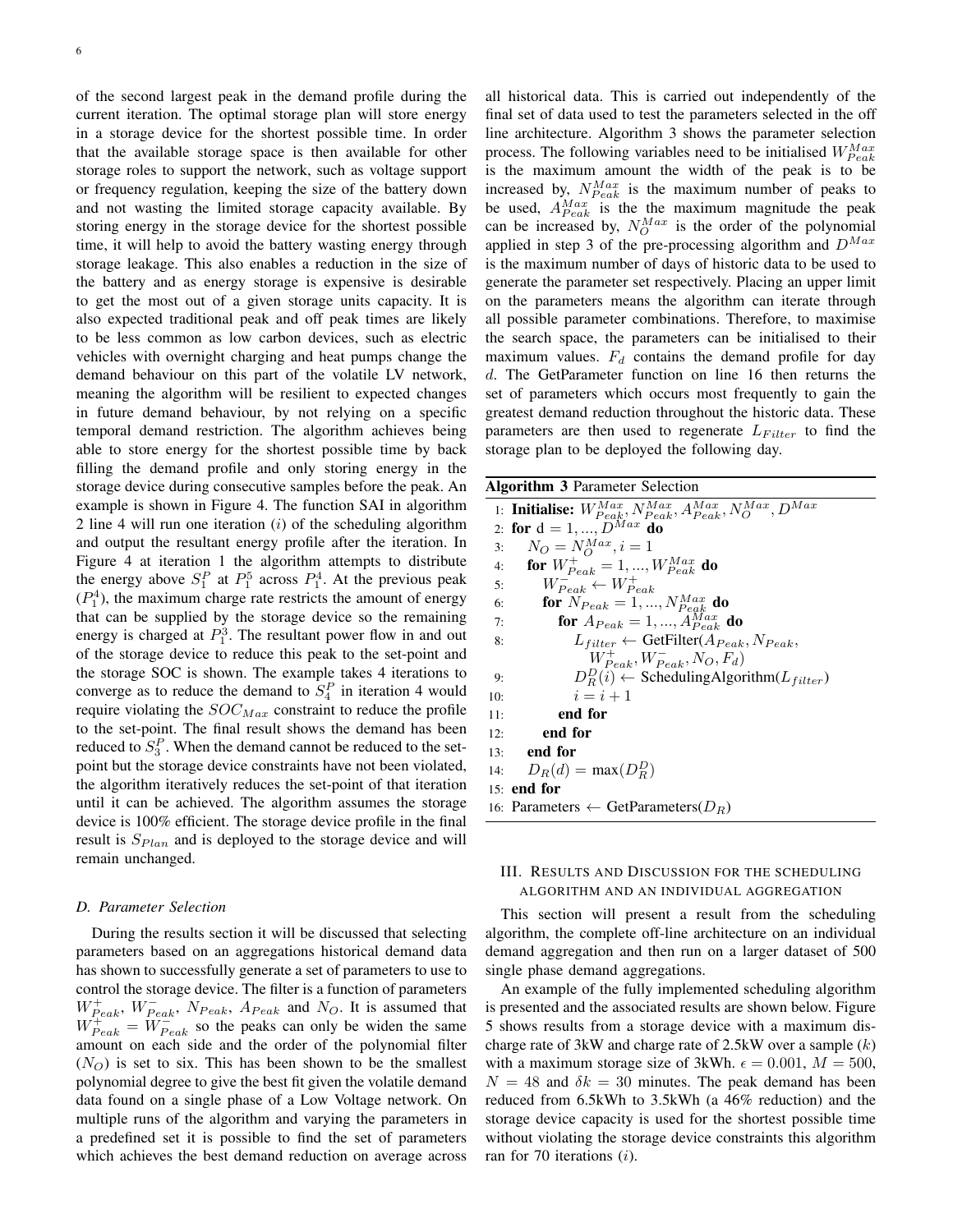

Fig. 5. Result 1 of the iterative algorithm - Top plot: Dotted line is the forecast, Solid line is the forecast after the algorithm is run. Bottom plot: The storage plan SOC profile  $S_{Plan}$ 

Thirty homes, represented by smart meter data, were aggregated to represent a realistic single phase of a feeder in the distribution network and validated against historical substation data. A period of 19 weeks was considered and split into 14 weeks of historical data and five weeks of future data; the forecasts were based on the first 14 weeks. An example of a forecast for a given day in the 5 week period is shown in Figure 6. The shaded area shows where 50% of the historical data fits and therefore represents the upper and lower bounds supplied with the forecast, as previously discussed.



Fig. 6. Plot shows the forecast for one day of 30 aggregated loads. The error bounds have been calculated using 14 weeks of historical data. The shaded area shows where 50% of the historical data fits

Figure 7 shows the results of running the proposed control scheme on the same day. The following parameters are used in the scheduling algorithm,  $\epsilon = 0.0001$ ,  $M = 1000$ ,  $N = 48$ and  $\delta k = 30$  minutes. A storage device with a rated capacity of 25 kWh has been used with a maximum charge rate of 15 kW. The figure also shows both the original demand profile for the day and the plan produced by  $L_{Filter}$ . The peak demand has been reduced by 19% using the plan generated using filter  $L_{Filter}$ . Also shown on the plot given the actual demand profile for that day. The bottom plot shows the SOC of the



Fig. 7. Top: Simulation Results showing the day with and without storage. Bottom: SOC of the Storage device during the On-line period  $(S_{Plan})$ 

storage device, as determined by the storage plan generated from  $L_{Filter}$ . The device charges between half hour 15 and 35 and discharges between half hour 36 and 38, this corresponds to the storage device discharging to reduce the peak in the top plot at the same time. As a point of comparison, if the forecast error had been zero for the same day, the maximum possible reduction of peak demand would have been 24%, found using the scheduling algorithm on the actual demand data. By running this simulation over the entire 5 weeks of future data a percentage of certainty is generated to demonstrate the effectiveness of the approach over a range of different types of daily energy demand: a reduction in peak demand is achieved 97% of the time. Furthermore, there is a 55% chance the peak reduction will be at least 10%. The following parameters are used in the day shown in Figure 7,  $A_{Peak} = 0.5$  kWh,  $N_O = 6$ ,  $W_{Peak}^+ = W_{Peak}^- = 1$  and  $N_{Peak} = 3$ . These parameters are found by running the algorithm over all sets of the parameters  $(N_O)$  is kept constant) for each historical day in the data set, as described in the parameter selection process in Section II.D, the set of parameters that gives the greatest demand reduction on average across the historical data are used for the following day and the plan generated is shown in Figure 7.

#### IV. RESULTS AND DISCUSSION FOR LARGER DATA SETS

The off-line architecture is now run on 500 individual demand aggregations, the example in the previous section was for just one aggregation. The Smart Meter data used to generate the forecasts has been supplied by the Commission for Energy Regulation in Ireland and is openly available online [25]. The following experiments use 20 weeks of historical data. As above for each aggregation the first 14 historical weeks are used for forecasting, weeks 15-18 are presented. The final weeks (weeks 19-20) are used for the final experiment.

So that the demand reduction is comparable between aggregations the storage device is sized at 25% of the maximum peak of a demand profile (F) in kWh  $max(F) \times 0.25$ . Then using the scheduling algorithm with  $D_{max} = max(F) \times 0.25$ and  $C_{max} = D_{max}/2$  the best possible demand reduction using the actual demand data for all 4 weeks of test data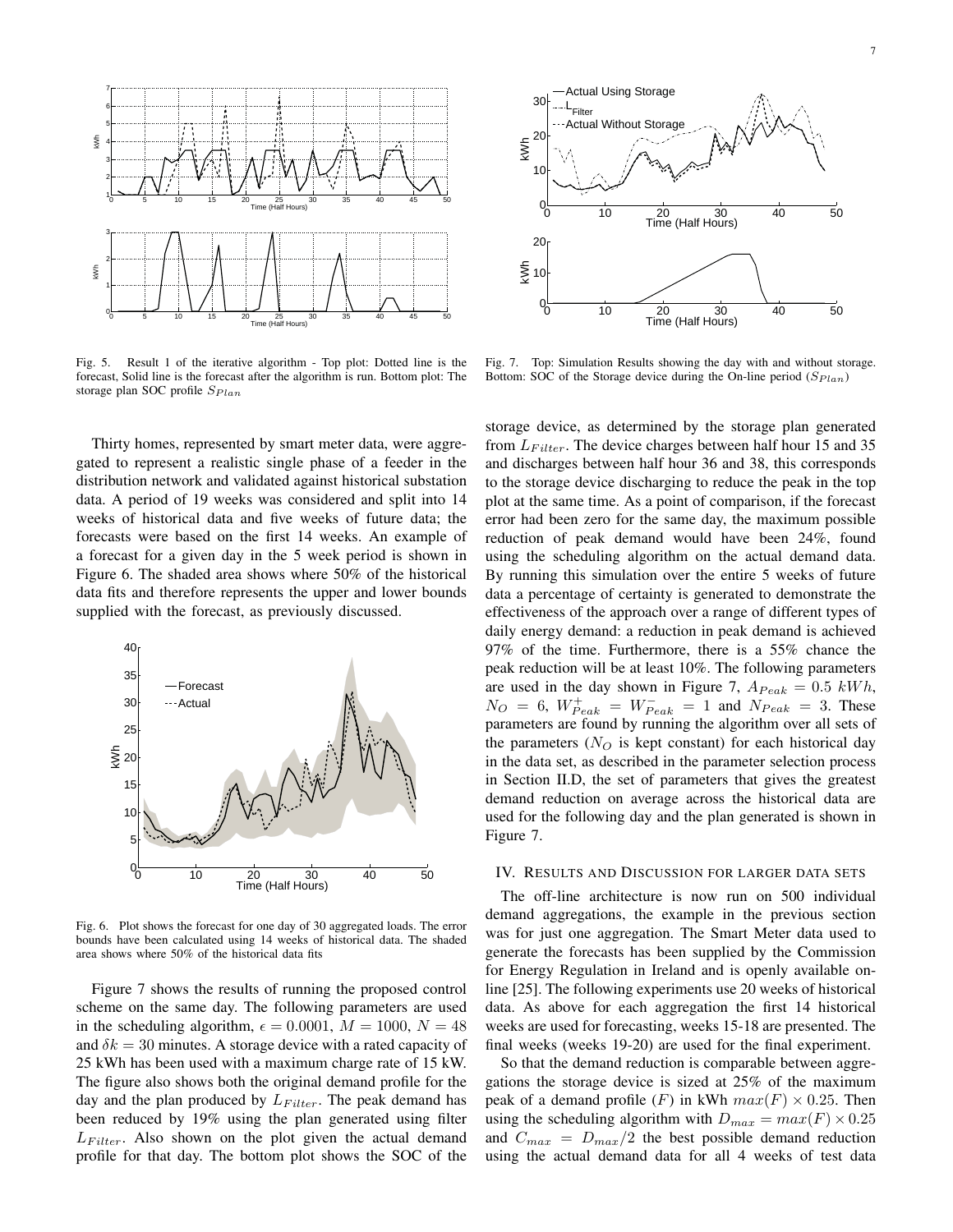(weeks 15-18) is found. Figure 8 shows 7 box plots representing each day of the week. The maximum demand reduction is 25% given the how the storage device has been sized. The median sits between 16% and 18% across the 7 days when 500 single phase LV network aggregations of 15 smart meter demand profiles are studied using the off-line algorithm. This result shows the volatile nature of the LV network as multiple peaks restrict the storage device from reducing the demand by 25% in certain aggregations. As an example the Inter Quartile Range (IQR) is between 14% and 23% showing where 50% of the demand profiles maximum reductions fit in the complete dataset.



Fig. 8. Box plots per day of the best possible demand reduction

The algorithm is now run on the 4 test weeks (weeks 15- 18) of data using the same 500 aggregations, and all the previous historical weeks with forecasts are used for parameter selection. A Probability Density Function (PDF) is presented showing the distribution of the peak demand for each day of the week for each aggregation. The result is shown in Figure 9, each distribution represents a different day of the week using all test data. The result shows a distribution where the mean is approximately zero across all 500 demand aggregations.

There are a number of factors that contribute to this distribution of results, these are due to the volatility of the LV network as previously discussed, and forecasting errors which occur due to smaller aggregations of demand being more difficult to predict. A negative demand reduction can be caused due these errors and the difficult nature of this part of the network to predict. The negative results occur when the storage device charges and causes a new maximum peak. As a comparison, the scheduling algorithm has been compared to a planningbased version of set-point control, derived from [8], [33]. As per [33], the set-point value is determined from historical data, as is typical of other set-point approaches in the literature. To enable a comparison of algorithms, and not off-line vs. real-time storage control, the set-point control algorithm is applied to the same forecast  $(F)$  that is fed to  $F_{R1}$  in the



Fig. 9. A Probability Density Function showing the demand reduction as a percentage over a 4 week period using the off-line algorithm presented in this paper run on 500 single phase demand aggregations

pre-processing algorithm. A plan using the set-point based algorithm for the day-ahead is generated and as with the algorithm presented in this paper the storage plan developed is deployed to the storage device and remains unchanged throughout the day. Figure 9 shows the distribution of the performance of the planning based set-point control algorithm when run on the same demand profiles found in the other seven distributions. The off-line set-point control performance distribution shows the mean is less than that of the scheduling algorithm and a negative demand reduction is more likely to occur shown by the shape on the distribution.

An important step of the work is to find the aggregations that do not perform consistently well and remove these aggregations from the complete data set for comparison. It must be possible to do this only from historical data, an initial attempt at this is proposed as follows. Any aggregation from weeks 15-18, in the data previously presented, who performed badly are removed (had at least one negative result), all historical data previous to week 19 is then used for parameter selection on the remaining subset of aggregations and weeks 19-20 are presented. Other more formal techniques to find these aggregations will be studied in the future, taking into account historical forecast errors, volatility measures and extraneous conditions such as temperature variations. Analysis has shown there is not a direct relationship between the accuracy of the forecast and how well an aggregation performs using the scheduling algorithm, therefore finding suitable candidates from the complete dataset based on forecast performance alone is not always suitable, this is due to how difficult it is to forecast this part of the network. It is expected that as new daily smart meter data becomes available to the DNO the suitability of the algorithm for a specific demand aggregation will need to be re-evaluated. Figure 10 shows the mean of all data from weeks 15-18 from Figure 9 and a distribution curve for the final 2 weeks of data (weeks 19-20) for each day is shown, it is possible to see that removing the aggregations that have not historical performed well under this control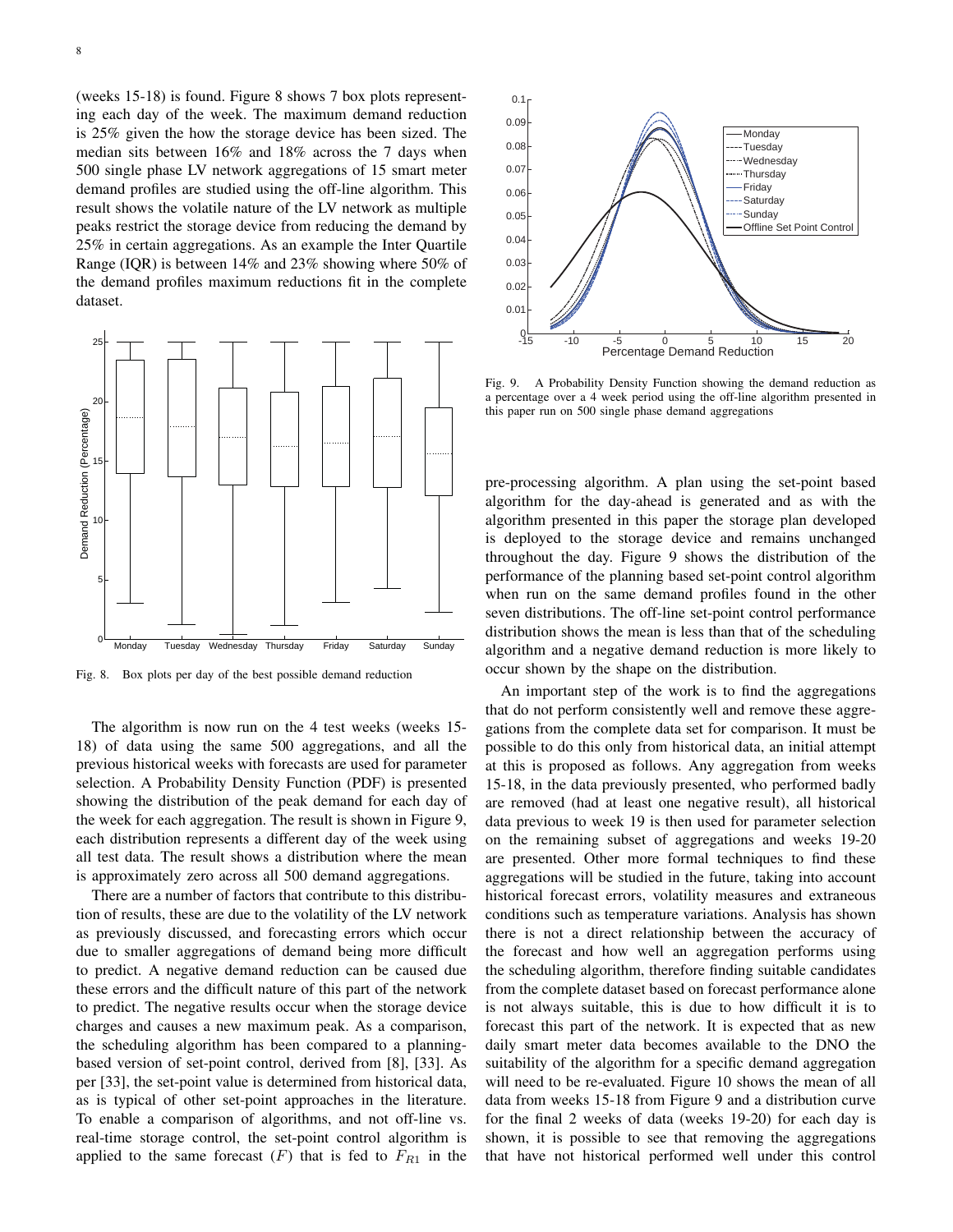methodology yield a positive mean result for each day of the 2 weeks of test data. The demand aggregations medians and Inter Quartile Ranges are all positive, though several negative results can still be found. The aggregations in this subset are key candidates for the off-line control methodology presented in this research. The performance of the selection process when using the off-line set-point control algorithm as previously discussed is evaluated. There are significantly fewer candidates found than compared to using the peak reduction algorithm presented in this paper. This result not only shows a direct benefit of using the control scheme presented in this paper over a comparable control technique but reinforces the fact that the subset of aggregations are not only highly forecastable aggregations. If this was in-fact a subset of highly forecastable aggregations and the aggregations could be selected based on forecast performance alone, the off-line set-point control algorithm would have been expected to perform as well as the algorithm presented in this paper. The off-line set-point control algorithm charges in forecasted areas of low demand and discharges during forecasted areas of high demand, defined by a set-point found from the a priori data, and given an accurate forecast would be expected to have a satisfactory performance. Therefore a DNO could potentially evaluate an aggregations historical demand profile prior to deploying the storage device to find whether the aggregation is an ideal candidate for this control methodology. This comparison has shown that not all 500 aggregations would be suitable candidates but it is possible to find, based on historical data, a set of aggregations that may be ideal candidates for the control methodology.



Fig. 10. A Probability Density Function showing the demand reduction as a percentage over a 2 week period using the off-line algorithm presented in this paper showing a subset of the complete 500 demand aggregations, selected from historical demand data

#### V. CONCLUSION

This research has presented a control scheme for energy storage devices in the distribution network to reduce peak demand based on day-ahead demand forecasts. The control scheme takes a day-ahead forecast complete with error bounds, pre-processes in a filter stage and then develops a plan for the day to reduce peak demand whilst also minimising the time the energy is stored for. The approach does not rely on fully accurate forecasts or real-time system-wide monitoring. Results presented in the paper demonstrate for a specific case study that the peak in the energy demand on a single phase of a feeder can be reduced by over 10% more than 55% of the time and a reduction in peak demand is achieved 97% of the time. Although it is expected that an operational energy storage device will use additional real-time control strategies, the work presented here has demonstrated the extent to which an energy device control scheme can be successful without such real-time control. The research went onto demonstrate that not all single phase demand aggregations are candidates for the control methodology and would still require real time monitoring and would therefore require an alternate control technique. Though it has been shown it is possible, based on historical data, to find a set of potential candidate aggregations from the initial complete set of demand aggregations studied. The aggregations that are candidates would have large economical benefits to DNOs and network utility operators. Future work will develop closed loop on-line control methodologies incorporating demand forecasts for the volatile and hard to predict LV network, it will be important to compare these online methodologies, with real time data, to the off-line control scheme presented in this research.

#### REFERENCES

- [1] G. Strbac, C. Gan, M. Aunedi, and V. Stanojevic, "Benefits of advanced smart metering for demand response based control of distribution networks," *Imperial College London*, 2010.
- [2] M. Wilks, "Demand side response : Conflict between supply and network driven optimisation. A report to DECC," Tech. Rep. November, 2010.
- [3] D. Manz, P. Richard, and N. Miller, "Look before you leap," *Power and Energy Magazine, IEEE*, pp. 75–84, 2012.
- [4] H. Jiayi, J. Chuanwen, and X. Rong, "A review on distributed energy resources and MicroGrid," *Renewable and Sustainable Energy Reviews*, vol. 12, no. 9, pp. 2472–2483, Dec. 2008.
- [5] N. Wade, P. Taylor, P. Lang, and P. Jones, "Evaluating the benefits of an electrical energy storage system in a future smart grid," *Energy Policy*, vol. 38, no. 11, pp. 7180–7188, Nov. 2010.
- [6] K. Divya and J. ØStergaard, "Battery energy storage technology for power systems - An overview," *Electric Power Systems Research*, vol. 79, no. 4, pp. 511–520, Apr. 2009.
- [7] A. Mohd and E. Ortjohann, "Challenges in integrating distributed energy storage systems into future smart grid," *ISIE 2008*, pp. 1627–1632, 2008.
- [8] Y. Hida and R. Yokoyama, "Load following operation of NAS battery by setting statistic margins to avoid risks," *Power and Energy*, pp. 1–5, 2010.
- [9] Y. Levron and D. Shmilovitz, "Power systems optimal peak-shaving applying secondary storage," *Electric Power Systems Research*, vol. 89, pp. 80–84, Aug. 2012.
- [10] A. Oudalov, "Sizing and optimal operation of battery energy storage system for peak shaving application," *Power Tech, 2007 IEEE*, pp. 621–625, 2007.
- [11] K. M. Chandy, S. H. Low, U. Topcu, and H. Xu, "A simple optimal power flow model with energy storage," *49th IEEE Conference on Decision and Control (CDC)*, pp. 1051–1057, Dec. 2010.
- [12] D. Zhu and G. Hug-Glanzmann, "Real-time control of energy storage devices in future electric power systems," *PowerTech, 2011 IEEE Trondheim*, pp. 1–7, 2011.
- [13] D. Maly and K. Kwan, "Optimal battery energy storage system (BESS) charge scheduling with dynamic programming," *Science, Measurement and Technology*, vol. 142, no. 6, 1995.
- [14] Y. Xu and C. Singh, "Intelligent Control Strategy for Energy Storage in Distribution Systems," *Asia-Pacific Power and Energy Engineering Conference*, pp. 1–4, Mar. 2012.